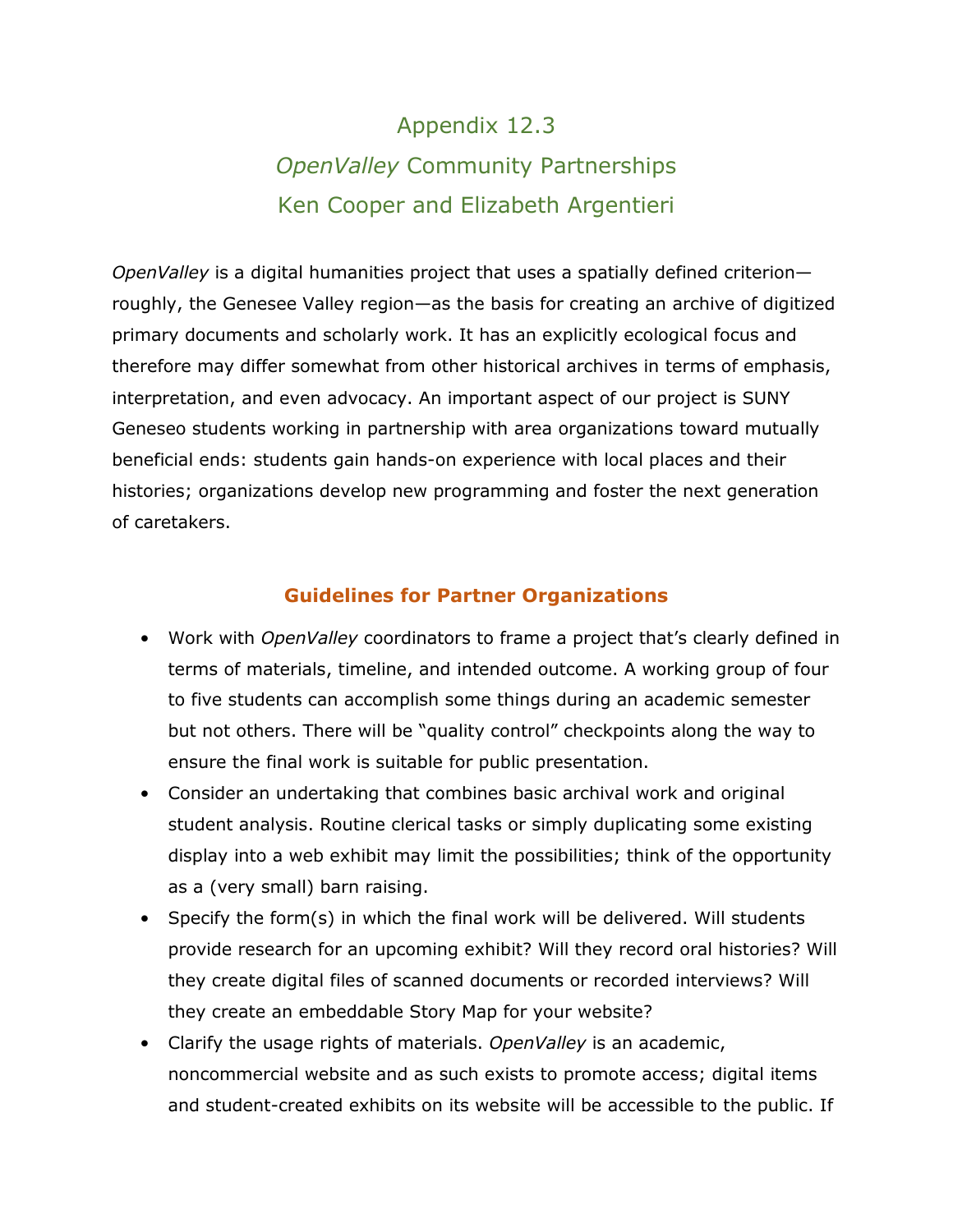there are restrictions on any particular documents, please consult with coordinators as to arrangements that will be satisfactory for both organizations.

- Arrange an initial group meeting. It's helpful for students to learn about your organization's history and mission, to meet staff or volunteers, and perhaps even have a first look at the materials with which they'll be working.
- This project may be a student's first paraprofessional experience with a nonprofit organization, so clear guidelines are very useful: preferred contact and best means of communication; amount of prior notice for student visits; procedures for handling materials; means for feedback on student work; appropriate use of devices; etc.

### **Guidelines for Students**

- While your work with this organization isn't a formal internship, it will be most productive if you approach it as field *work*, not a field *trip*. You'll have the satisfaction of knowing that your contributions will be received by a public audience; expectations are higher because this isn't simply a class assignment.
- During your initial visit, bring a notebook. Write down relevant details concerning the project and its logistics, the names and contact information of people with whom you'll be working, and any questions you might have. It's fine to ask for clarification because this will prevent confusion later on.
- Lead times for your project are longer than for a typical college essay. Please be proactive and professional in setting up visits to your partner organization. The various deadlines on our course syllabus are to ensure adequate time for research, analysis, mapping, writing, feedback, and revision.
- *OpenValley*'s emphasis is on the use of *primary* documents, along with your interpretation of those documents for time-present environmental concerns; you should work from the specific to the general (and not vice versa). The aim of historical specificity is to liberate readers from the tyranny of what